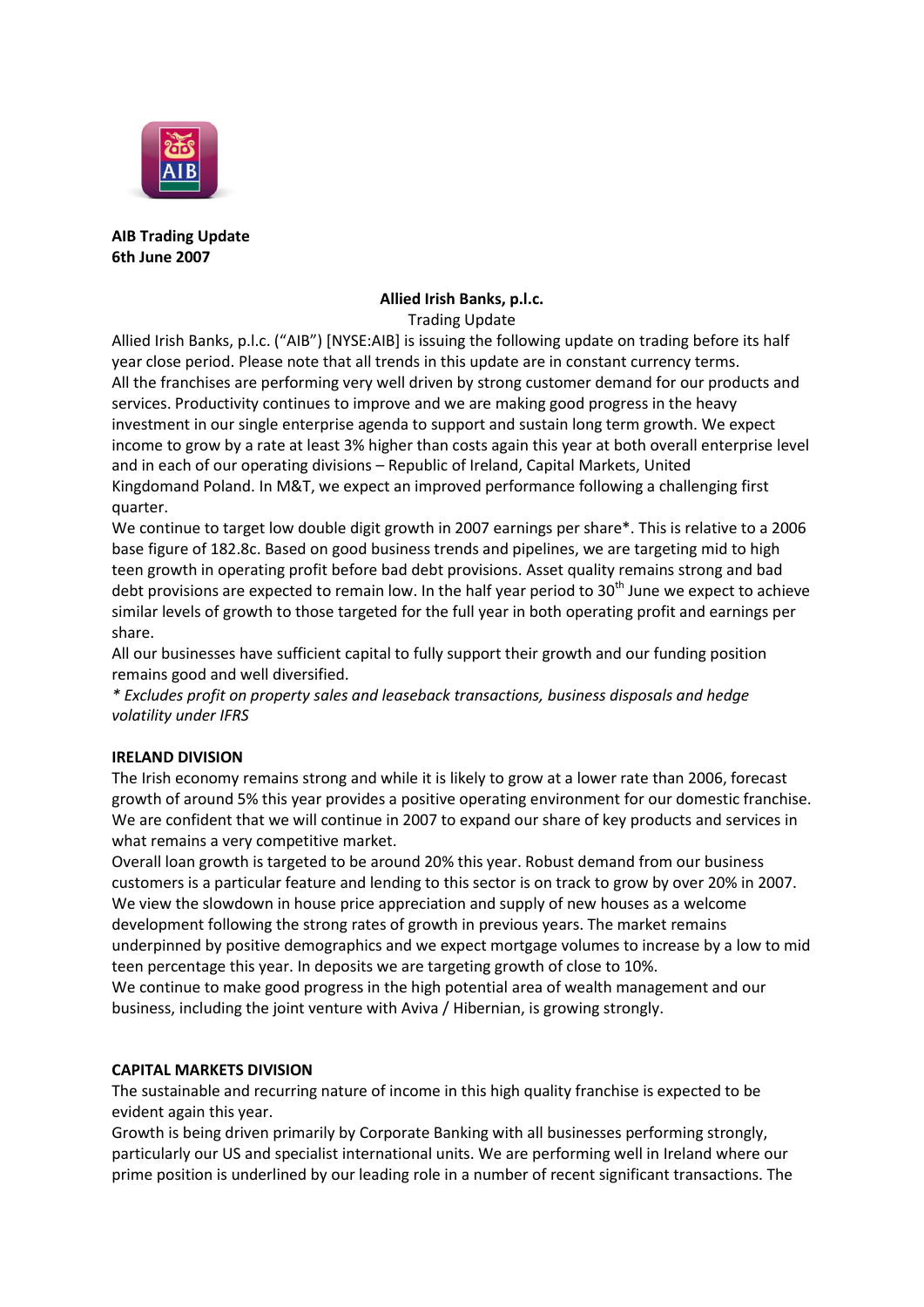overall loan book is on track to increase by close to 20% this year, though the rate of growth will continue to be dictated by return rather than volume targets. There continues to be a plentiful supply of lending opportunities but we are selecting only those that satisfy our unchanged criteria for risk adjusted return on capital. The book is well diversified by chosen sectors with typically conservative individual loan sizes.

In Global Treasury, performance is in line with our expectations. Customer demand continues to be good across our banking franchises with particularly encouraging growth this year in Poland. Investment Banking is performing well and an increased contribution from our stockbroking and asset management businesses is expected to be a highlight this year.

For the first half year to June, profit growth is expected to be lower than for the full year 2007 in this division. This is due to the particularly strong outcome in the first half of 2006 when we had exceptional bad debt net writebacks and recoveries of €34m.

#### **UK DIVISION**

Both our Great Britain and Northern Ireland franchises are performing strongly. We are targeting both loan and deposit volumes for the division to increase by around 20%.

The reconfiguration of our network and operations is progressing well and is enabling us achieve significant productivity gains. The principal purpose of this initiative is to ensure our people, branches and outlets are best deployed to meet strong customer demand and that our operations can most effectively deliver our range of products and services.

In Great Britain our long term strategy of focusing on chosen business sectors and the complementary development of a niche private banking business continues to prove successful. Customer demand is strong and the most significant challenge remains the recruitment and retention of high quality people to fully harvest the opportunities in this business. In Northern Ireland economic trends are improving and our First Trust franchise is achieving good growth and is well positioned in both the business and personal markets.

# **POLAND DIVISION**

The significant progress seen in our Polish business last year is continuing in 2007.

The economy is currently growing by around 7% this year and this is creating a positive environment in which we are achieving well spread, high quality business growth.

Loan demand is buoyant in both the business and personal customer sectors. We are also noting a pick up in house mortgage demand where there has been an increase in the proportion of local currency mortgages which we favour. Overall we are targeting our loan book to increase by over 20% this year. Our deposits are on track to increase by around 10%. Customer demand in the savings market is still heavily biased in favour of investment products. Our best in class product suite continues to drive very strong growth in assets under management.

Our brokerage business, where we have a leading market share, and our payments business are also expected to grow strongly this year.

We are investing heavily in our people and network in targeted locations and this year we expect to add over 30 branches and business centres.

Asset quality continues to improve. In the first half of this year the bad debt provision figure will be particularly low due to one-off recoveries in the early part of 2007.

#### **M&T BANK CORPORATION**

Management is focused on sustaining growth by improving productivity and maintaining solid asset quality in a relatively low growth environment. In the first quarter of this year, M&T reported a decrease in earnings per share due in large part to one off and non recurring items. This decrease